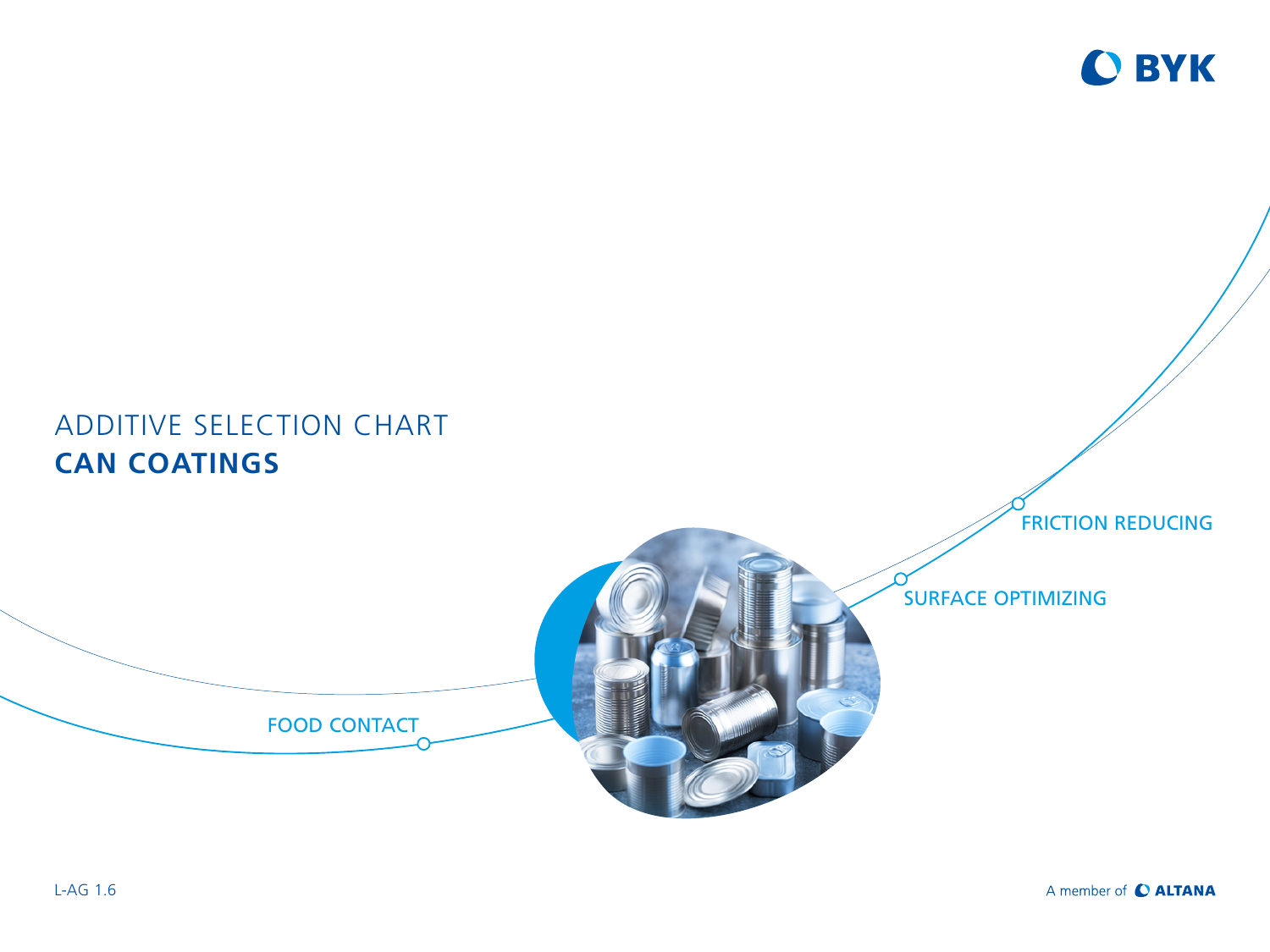## **Can Coatings (1/2)**

| <b>Application</b>              | <b>Defoaming</b>                                                                                                                                                            | <b>Substrate</b><br>wetting                                                                | <b>Leveling</b>                                                     | <b>COF reduction</b>                                                                                                                         | Scratch resistance, Meat release<br>abrasion resistance                                                                                                                           |                                                                                                          | <b>Anti-blocking</b>  | <b>Matting</b>                                           | <b>Pigment</b><br>stabilization                                                                                                                                                                            | <b>Adhesion on</b><br>substrate |
|---------------------------------|-----------------------------------------------------------------------------------------------------------------------------------------------------------------------------|--------------------------------------------------------------------------------------------|---------------------------------------------------------------------|----------------------------------------------------------------------------------------------------------------------------------------------|-----------------------------------------------------------------------------------------------------------------------------------------------------------------------------------|----------------------------------------------------------------------------------------------------------|-----------------------|----------------------------------------------------------|------------------------------------------------------------------------------------------------------------------------------------------------------------------------------------------------------------|---------------------------------|
| <b>Solvent-borne</b><br>systems | Silicone-free:<br>BYK-054<br>BYK-392<br>BYK-1790<br>BYK-1795                                                                                                                |                                                                                            | Silicone-free:<br>BYK-354<br>BYK-399*                               | <b>Wax additives:</b><br>CERACOL 79<br>CERACOL 604<br>CERACOL 605<br>CERACOL 609 N<br>CERACOL 615<br><b>CERAFLOUR 925 N</b>                  | Wax additives:<br>CERACOL 79<br>CERACOL 604<br>CERACOL 605<br>CERACOL 609 N<br>CERACOL 615<br><b>CERAFLOUR 925 N</b><br><b>CERAFLOUR 1050</b><br>CERAFLOUR 1051<br>CERAFLOUR 1052 | <b>Wax additives:</b><br>CERACOL 79<br>CERACOL 604<br>CERACOL 605<br>CERACOL 615<br><b>CERAFLOUR 994</b> | <b>Wax additives:</b> | <b>Wax additives:</b><br>CERAFLOUR 925 N CERAFLOUR 929 N | Inorganic pigments: BYK-4510<br>ANTI-TERRA-U<br><b>BYK-P104</b><br>DISPERBYK-110*<br>DISPERBYK-180*<br>DISPERBYK-192<br>DISPERBYK-2025*<br><b>Organic pigments:</b><br>DISPERBYK-167 TF*<br>DISPERBYK-174* | BYK-4512*                       |
|                                 | Silicone:<br>BYK-072<br><b>BYK-088</b><br>BYK-141<br><b>BPA-NI systems:</b><br>BYK-054<br>BYK-392<br>BYK-1790<br>BYK-1795<br>Epoxy/phenol<br>systems:<br>BYK-088<br>BYK-141 | Silicone:<br>BYK-310<br>BYK-313<br>BYK-333<br>BYK-3753<br>BYK-3756<br>BYK-3760<br>BYK-3762 | Silicone:<br>BYK-310<br>BYK-313<br>BYK-3753<br>BYK-3756<br>BYK-3762 | Silicone:<br>BYK-310<br>BYK-313<br>BYK-333<br>BYK-3760<br>BYK-3762<br><b>Hydroxy functional:</b><br>BYK-375<br>BYK-3770<br>BYK-SILCLEAN 3700 | Silicone:<br>BYK-310<br>BYK-313<br>BYK-333<br>BYK-3760<br>BYK-3762                                                                                                                |                                                                                                          |                       |                                                          | DISPERBYK-2025*<br><b>Effect pigments:</b><br><b>BYK-P104</b><br>DISPERBYK-110*<br>DISPERBYK-167 TF*<br>DISPERBYK-2025*                                                                                    |                                 |
| <b>Aqueous systems</b>          | Silicone-free:<br>BYK-014<br>BYK-016<br>BYK-1740                                                                                                                            | Silicone-free:<br>BYK-3410                                                                 | Silicone-free:<br>BYK-381*                                          | Wax additives:<br>CERACOL 79<br>CERACOL 605<br><b>CERAFLOUR 925 N</b>                                                                        | Wax additives:<br>AQUACER 1547<br>CERACOL 79<br>CERACOL 605<br>CERAFLOUR 925 N<br><b>CERAFLOUR 1050</b><br><b>CERAFLOUR 1051</b><br>CERAFLOUR 1052                                |                                                                                                          | Wax additives:        | <b>Wax additives:</b><br>CERAFLOUR 925 N CERAFLOUR 929 N | Inorganic pigments: BYK-4509<br>DISPERBYK-180*<br>DISPERBYK-192<br>Organic pigments:<br>DISPERBYK-190*<br>DISPERBYK-192<br><b>Effect pigments:</b>                                                         |                                 |
|                                 | Silicone:<br>BYK-022<br>BYK-023<br>BYK-024<br><b>BYK-028</b><br>BYK-092                                                                                                     | Silicone:<br>BYK-348*<br>BYK-3420                                                          | Silicone:<br>BYK-3456<br>BYK-3762                                   | Silicone:<br><b>BYK-333</b><br>BYK-3756<br>BYK-3760<br>BYK-3762                                                                              | Silicone:<br>BYK-333<br>BYK-3756<br>BYK-3760<br>BYK-3762                                                                                                                          |                                                                                                          |                       |                                                          | DISPERBYK-192                                                                                                                                                                                              |                                 |

For information regarding the regulatory status according to food contact regulation please visit [www.byk.com/en/service/regulatory-affairs/food-contact](http://www.byk.com/en/service/regulatory-affairs/food-contact) or contact our BRIEF Team.

\* For applications without food contact (status January 2022).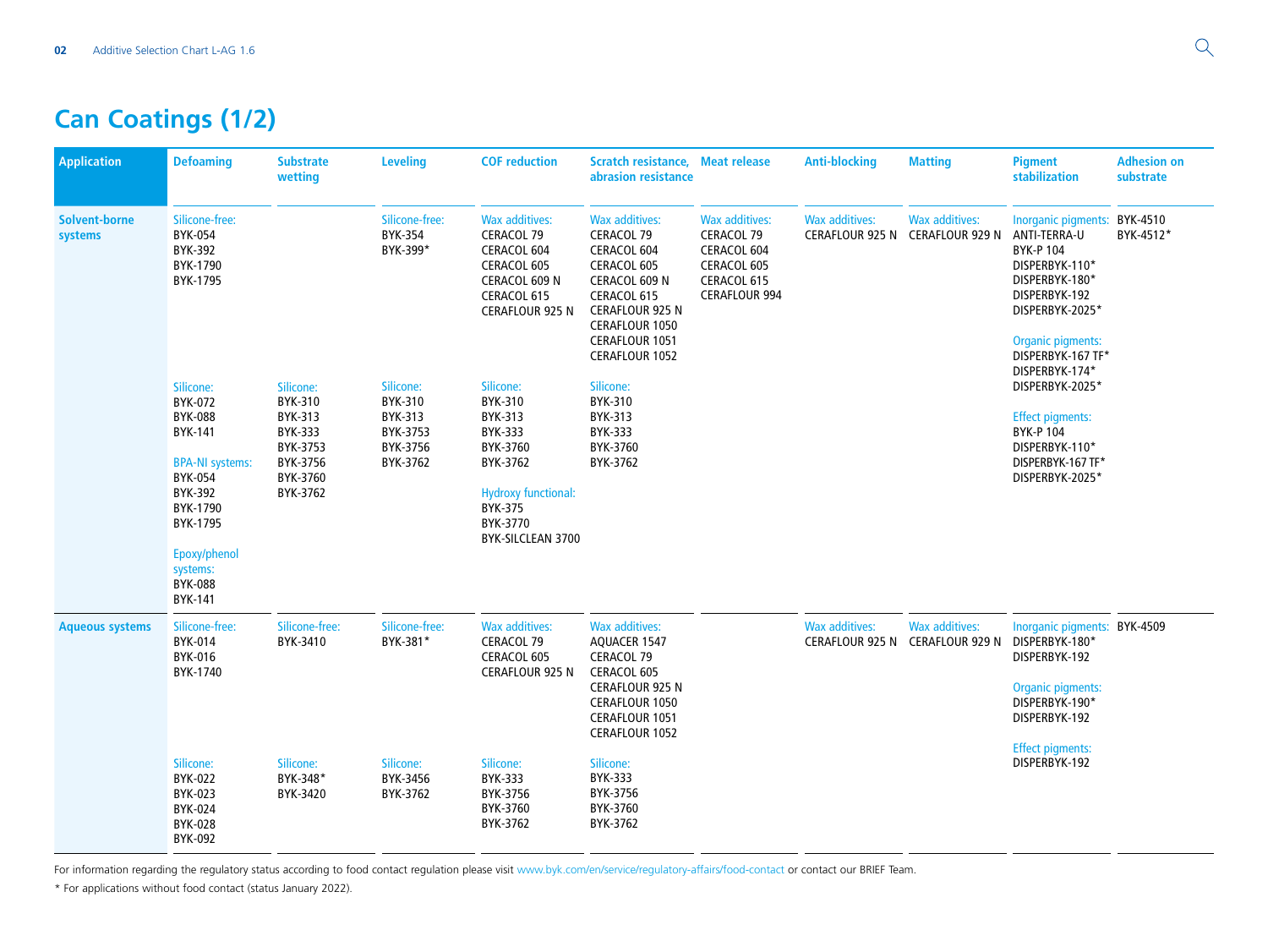## **Can Coatings (2/2)**

| <b>Application</b>                                                         | <b>Defoaming</b>                                  | <b>Substrate</b><br>wetting       | <b>Leveling</b>                   | <b>COF reduction</b>                     | Scratch resistance, Meat release<br>abrasion resistance                                                      | <b>Anti-blocking</b> | <b>Matting</b>                                                                 | <b>Pigment</b><br>stabilization                                                                                 | <b>Adhesion on</b><br>substrate |
|----------------------------------------------------------------------------|---------------------------------------------------|-----------------------------------|-----------------------------------|------------------------------------------|--------------------------------------------------------------------------------------------------------------|----------------------|--------------------------------------------------------------------------------|-----------------------------------------------------------------------------------------------------------------|---------------------------------|
| <b>Radiation-curing</b><br>systems,<br>solvent-free,<br><b>cationic UV</b> | Silicone-free:<br>BYK-054<br>BYK-1790<br>BYK-1795 |                                   | Silicone-free:<br>BYK-350         | Wax additives:<br><b>CERAFLOUR 925 N</b> | Wax additives:<br><b>CERAFLOUR 925 N</b><br><b>CERAFLOUR 1050</b><br>CERAFLOUR 1051<br><b>CERAFLOUR 1052</b> |                      | Wax additives:<br><b>CERAFLOUR 929 N</b><br>CERAFLOUR 1000*<br>CERAFLOUR 1001* | DISPERBYK-111*<br>DISPERBYK-2013*<br>DISPERBYK-2155*<br><b>Cationic UV:</b><br>DISPERBYK-102*<br>DISPERBYK-111* |                                 |
|                                                                            | Silicone:<br>BYK-088                              | Silicone:<br>BYK-3760<br>BYK-3762 | Silicone:<br>BYK-3760<br>BYK-3762 | Silicone:<br>BYK-3760<br>BYK-3762        | Silicone:<br>BYK-3760<br>BYK-3762                                                                            |                      |                                                                                |                                                                                                                 |                                 |

For information regarding the regulatory status according to food contact regulation please visit [www.byk.com/en/service/regulatory-affairs/food-contact](http://www.byk.com/en/service/regulatory-affairs/food-contact) or contact our BRIEF Team.

\* For applications without food contact (status January 2022).